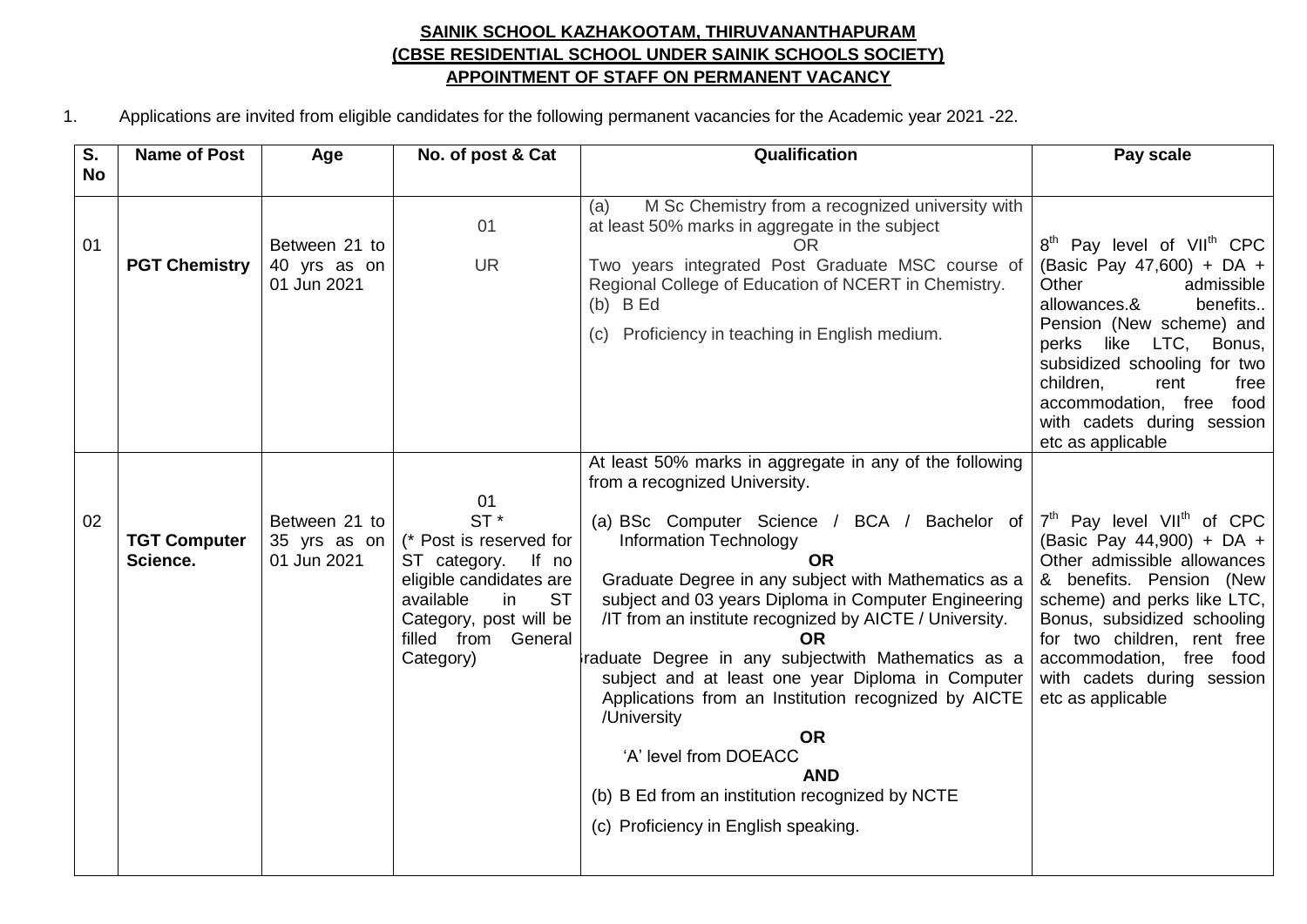| 03 |  | <b>PGT Physics</b> | Between 21 to<br>40 yrs as on<br>01 Jun 2021 | 01<br><b>OBC</b>                                                                                                                                                                                                                                                                                                                                                                                                                                                                                                     | M Sc Physics from a recognized university with at<br>(a)<br>least 50% marks in aggregate in the subject<br>OR<br>Two years integrated Post Graduate MSC course of<br>Regional College of Education of NCERT in Physics.<br><b>B</b> Ed<br>(b) | 8 <sup>th</sup> Pay level of VII <sup>th</sup> CPC<br>(Basic Pay 47,600) + DA +<br>Other admissible allowances.<br>Pension |
|----|--|--------------------|----------------------------------------------|----------------------------------------------------------------------------------------------------------------------------------------------------------------------------------------------------------------------------------------------------------------------------------------------------------------------------------------------------------------------------------------------------------------------------------------------------------------------------------------------------------------------|-----------------------------------------------------------------------------------------------------------------------------------------------------------------------------------------------------------------------------------------------|----------------------------------------------------------------------------------------------------------------------------|
|    |  |                    |                                              | (c) Proficiency in teaching in English medium.<br><b>Desirable</b><br>Pass in the Central Teacher Eligibility Test rent free accommodation,<br>(a)<br>(CTET) / Teacher Eligibility Test (TET) Paper -II   free food with cadets during<br>conducted by CBSE / appropriate Government in<br>accordance with the guidelines framed by the NCTE for<br>this purpose.<br>(b) Minimum 03 yrs experience in handling Physics of a<br>Sr Secondary School, CBSE.<br>(c) Proficiency in sports/Games / NCC / Extracurricular | (New scheme) and perks like<br>LTC, Bonus, subsidized<br>schooling for two children,<br>session etc as applicable                                                                                                                             |                                                                                                                            |
|    |  |                    |                                              | activities.<br>(d) Working level knowledge of Computer Applications                                                                                                                                                                                                                                                                                                                                                                                                                                                  |                                                                                                                                                                                                                                               |                                                                                                                            |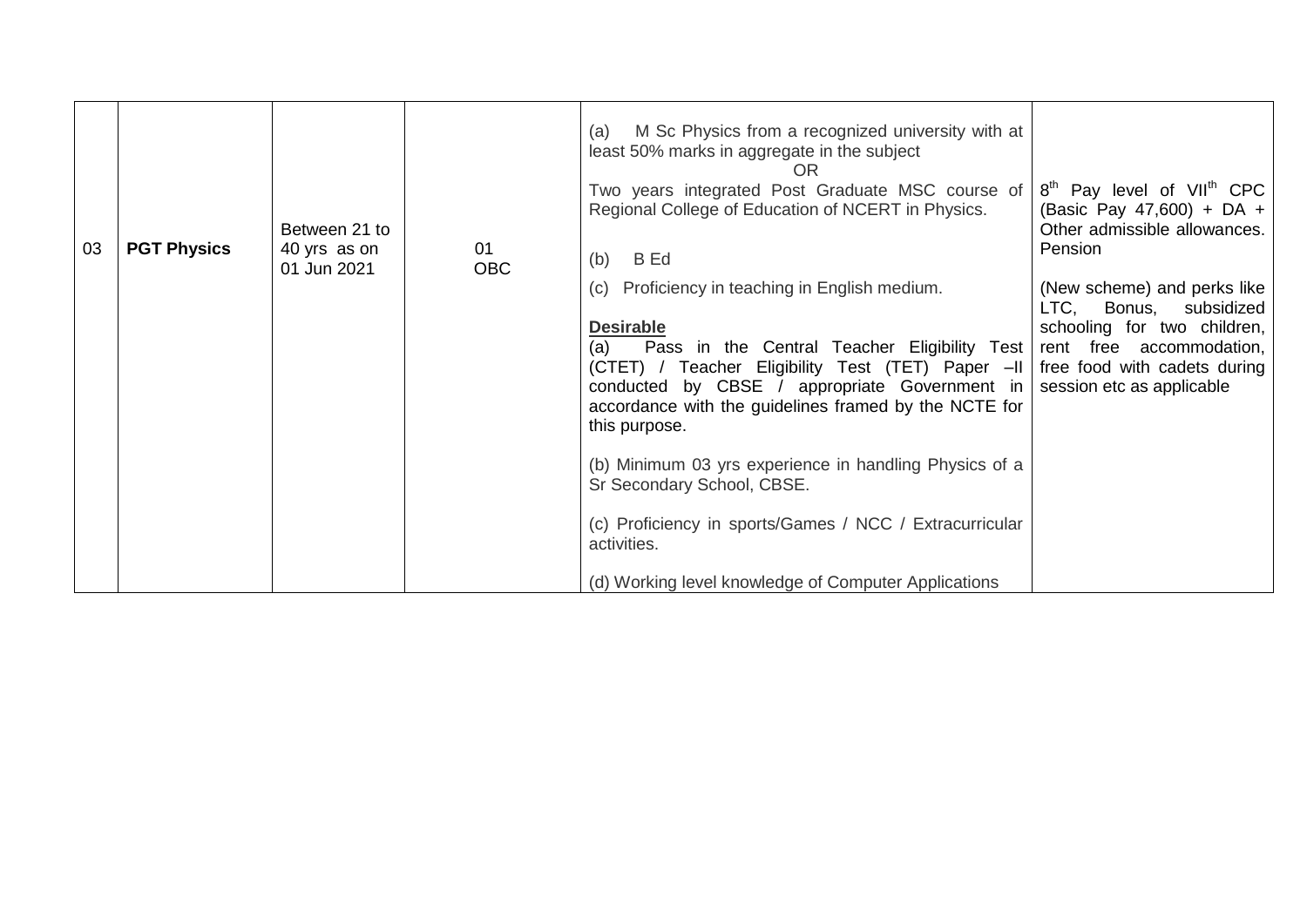## **APPOINTMENT OF STAFF ON CONTRACTUAL BASIS**

2. Applications are invited from eligible candidates for the following post on Contractual basis vacancies for the Academic year 2021 -22.

| S.No | Name of post       | Age                                          | No. of post &                                                                                                                                                                                                                                                                                                                                                                                                                                                                                                                                                                                                                                                                                                                                                                           | Qualification                                                                                                                                                                                                                                                                                                                                                                                                                                                                                 | Pay Scale           |
|------|--------------------|----------------------------------------------|-----------------------------------------------------------------------------------------------------------------------------------------------------------------------------------------------------------------------------------------------------------------------------------------------------------------------------------------------------------------------------------------------------------------------------------------------------------------------------------------------------------------------------------------------------------------------------------------------------------------------------------------------------------------------------------------------------------------------------------------------------------------------------------------|-----------------------------------------------------------------------------------------------------------------------------------------------------------------------------------------------------------------------------------------------------------------------------------------------------------------------------------------------------------------------------------------------------------------------------------------------------------------------------------------------|---------------------|
| 01   | <b>TGT English</b> | Between 21 to<br>35 yrs as on<br>01 Jun 2021 | Cat<br>4 years integrated degree course of regional college of education of<br>(a)<br>NCERT in the concerned subject (English) with at least 50% marks in<br>aggregate.<br><b>OR</b><br>01<br><b>UR</b><br>Bachelor's Degree with at least 50% marks in the subject (English) and<br>in the aggregate marks.<br>Pass in the Central Teacher Eligibility Test (CTET) conducted by CBSE<br>(b)<br>in accordance with the guidelines framed by the NCTE for the purpose.<br><b>B</b> Ed<br>(c)<br>Proficiency in teaching in English medium.<br>(d)<br><b>Desirable</b><br>(a) Minimum 03 yrs experience in teaching English in Secondary School,<br>CBSE.<br>(b) Proficiency in sports/Games / NCC / Extracurricular activities.<br>(c) Working level knowledge of Computer Applications. |                                                                                                                                                                                                                                                                                                                                                                                                                                                                                               | Rs.23,000/- P.<br>M |
| 02   | <b>Art Master</b>  | Between 21 to<br>35 yrs as on<br>01 Jun 2021 | 01<br><b>UR</b>                                                                                                                                                                                                                                                                                                                                                                                                                                                                                                                                                                                                                                                                                                                                                                         | (a) Five years recognised Diploma in Drawing and Painting / Sculpture /<br><b>Graphic Arts</b><br><b>OR</b><br>Graduation in Fine Arts (BFA) Drawing/Painting/Sculpture/ ComponentArt.<br>(b) Working knowledge in Hindi & English<br>Working knowledge in Computer Applications<br>(c)<br><b>Desirable</b><br>a) Post Graduation in Fine Arts.<br>(b) Minimum 03 yrs teaching experience of Art Master in Secondary School,<br>CBSE.<br>(c) Working level knowledge of Computer Application. | Rs.23,000/-<br>P.M  |